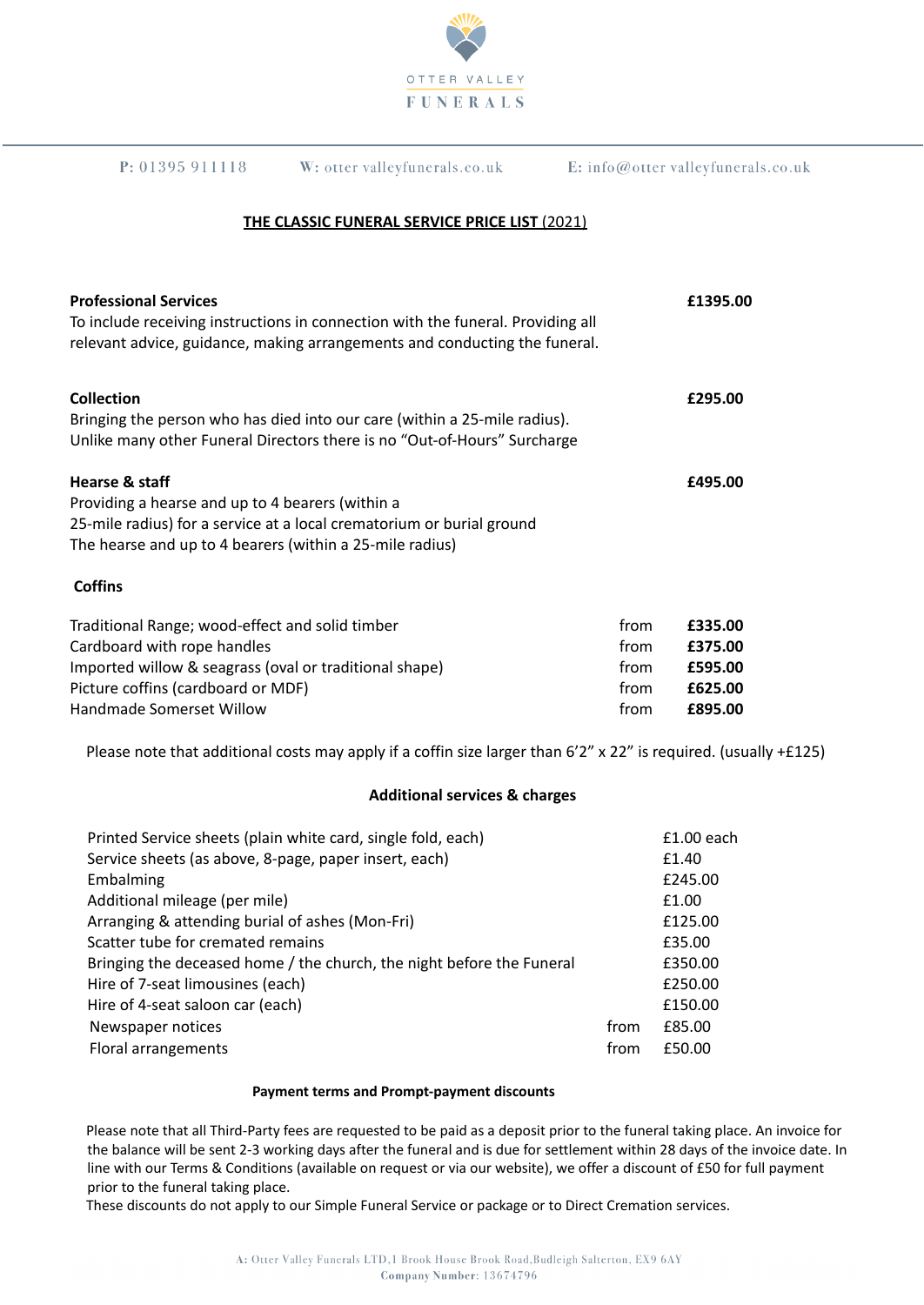

E: info@otter valleyfunerals.co.uk

# **THE SIMPLE FUNERAL SERVICE (2021) - £1895 + Third Party Costs**

### **A full service at a single location (Crematorium or at Graveside) with limitations on ancillary services.**

W: otter valleyfunerals.co.uk

- Collection of the deceased within a 25-mile radius of our premises, and our care until the funeral.
- Receiving instructions in connection with the funeral.
- Providing all relevant advice, guidance, arranging and conducting the funeral.
- Providing a hearse and up to 4 bearers (within a 25-mile radius) for a service at a local crematorium or burial ground. The hearse will proceed directly to the place of the service only.
- Providing a simple coffin

 $P: 01395911118$ 

● Scattering of cremated remains in the crematorium's Garden of Remembrance or returning them to our care for collection within 30 days.

### **OUR DIRECT CREMATION (2021) - £1595 Inclusive**

### **Direct Cremation with no mourners in attendance on a date, time, and location of our choosing.**

- Collection of the deceased within a 25-mile radius of our premises, and our care until the funeral.
- Making all necessary arrangements and collating the required documentation (please note however that we are not able to register a death ourselves).
- Taking the coffin to be cremated at a crematorium of our choice on a day & time specified by us, it is not possible to attend this service.
- Providing a simple coffin.
- Crematorium and Doctors fees.
- Scattering of cremated remains in the crematorium's Garden of Remembrance or returning them to our care for collection within 30 days.

### **Simple Funeral and Direct Cremation Terms, Conditions and Exclusions**

\*Prices are valid from March 2021 and may be subject to change without notice.

Please note that these Simple and Direct Funerals are specified to provide a straightforward, affordable funeral, and as such there are a number of services that are EXCLUDED from these arrangements. These exclusions include, but are not limited to:

- Providing Orders of Service, handling charity donations, placing obituary notices in local/national newspapers.
- Settlement of the account will be required in full prior to the funeral taking place.

### **Additional Costs**

Additional costs will be required in the following circumstances:

- **•** If an interior coffin size larger than  $6f12'' \times 22''$  (188cm x 56cm) is required. (Usually + £125)
- If a pacemaker is to be removed for cremation (+ £40)